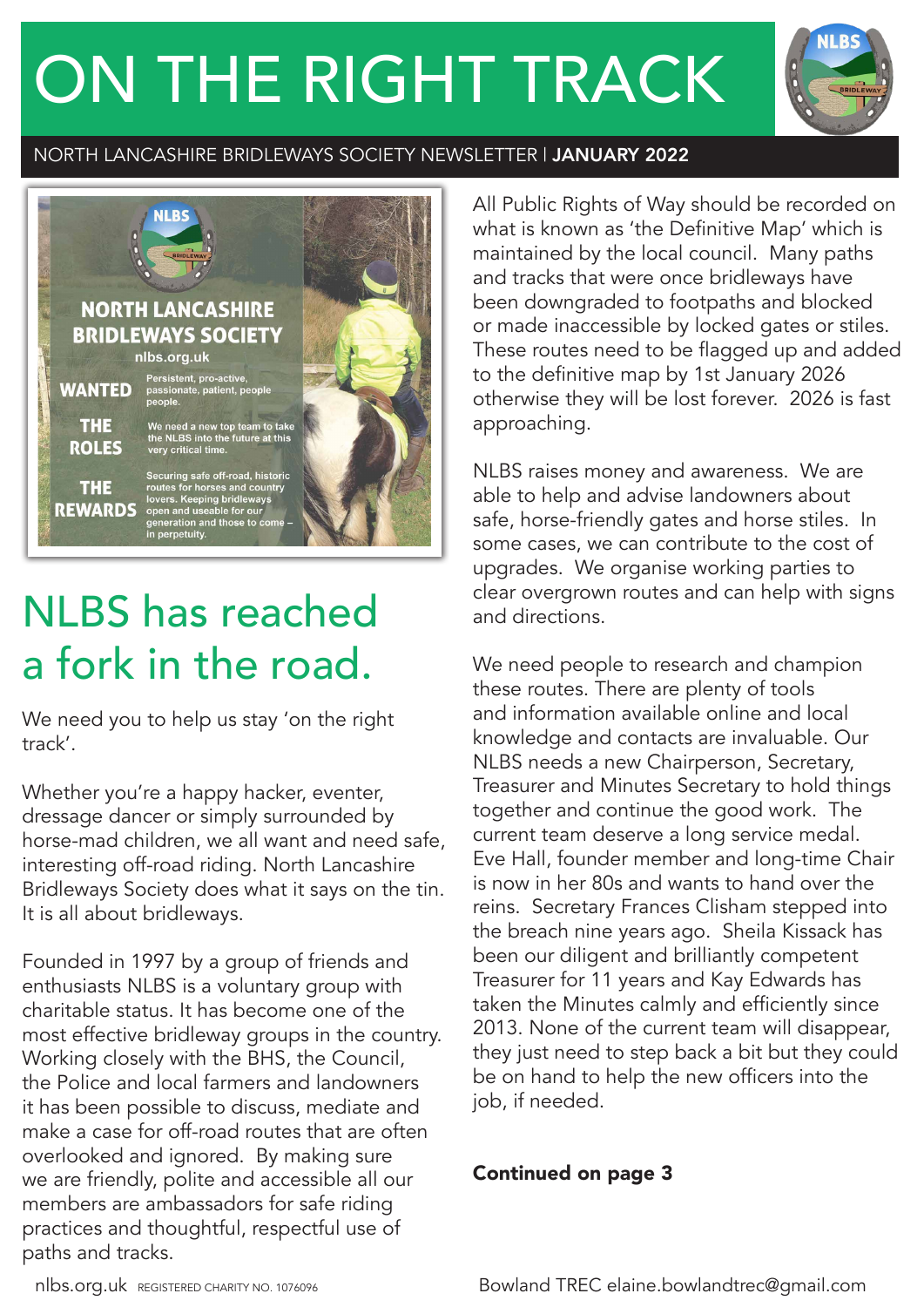### Lottie's Lines

### Just having a leg stretch

Most of us will have had that post-Christmas dinner feeling of having eaten too much and just needing a few zzzzz when someone says 'let's go for a walk, I need to stretch my legs'. Groans all round from those who have eaten far too much pudding and chocolates and yet, the minute you've got wrapped up and out in the crisp, cold air (positive thinking here, it's not going to be a wet Christmas!) you feel so much better. For us it



will be out across the fell, no roads, no paths, just the open space, the sheep and the wide sky with maybe a buzzard gliding gracefully by. For others it maybe woodland paths, the beach or the canal tow path, and for a lucky few maybe a ride out with friends, hopefully an off road route.



Recently Lottie had a visit from the physiotherapist, just for a check over but the assessment was that she needed to do some hind leg stretches; being your typical short backed down at the front cob, we are going to have to work a bit harder to get her using her hindquarters properly. A pole work clinic was recommended, the horse equivalent of going to the gym or a Pilate's class, fine if your horse actually thinks poles are something to step over and not just clatter through. Cavalletti might work, she will have to pick her feet up over those or maybe if I have any money left after Christmas we could try some hydrotherapy (the equivalent of a spa day if it includes a carrot juice and pedicure). In the meantime it will have to be me pulling her legs with some balletic stretches and marching her up and down the hills. So that's me escaping the washing up on Christmas day, sorry everyone, I'm just going out for a ride 'Lottie needs a leg stretch!'

Helen Wilkinson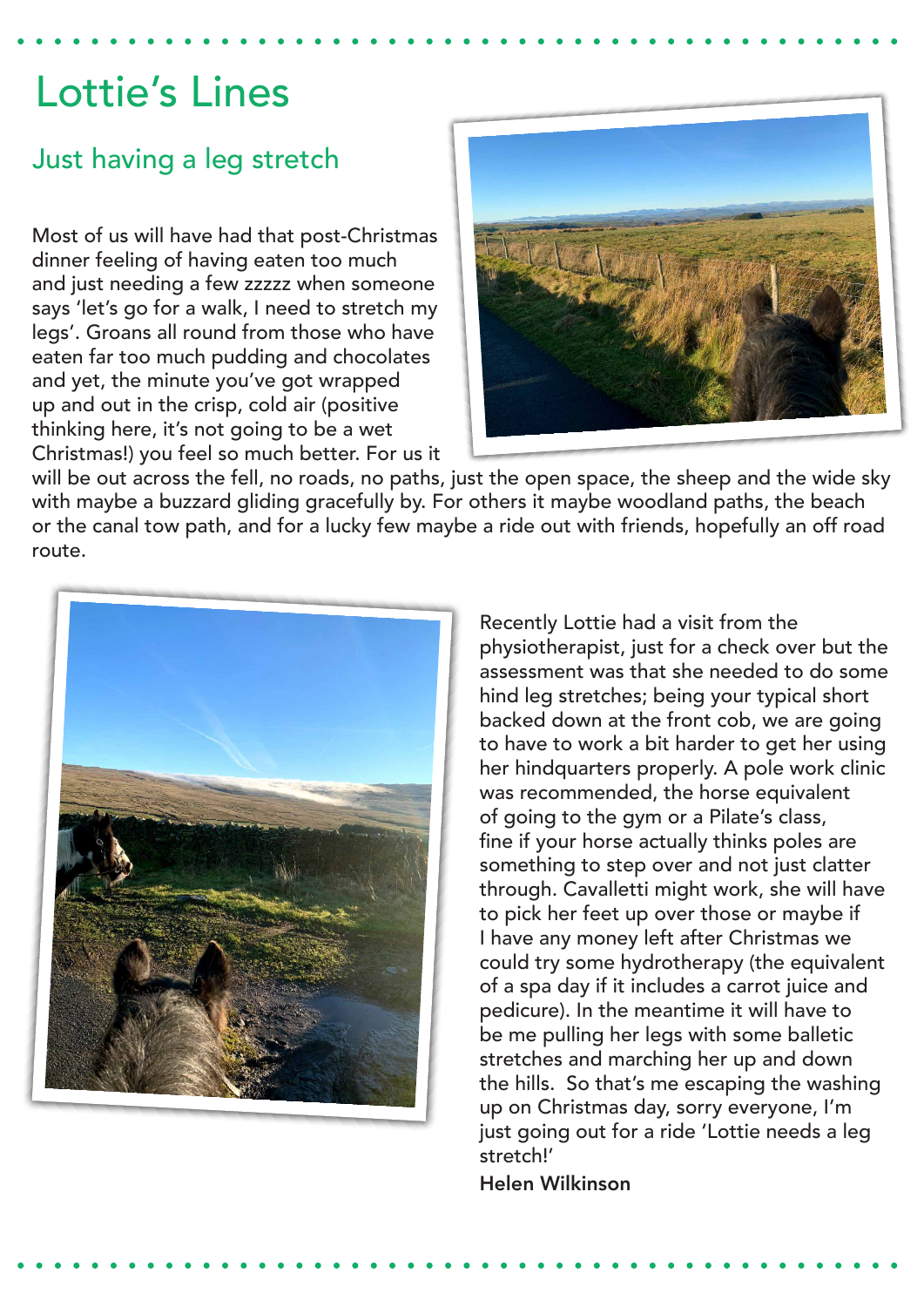### Cover Story Cont...

Apart from the serious business of paths and tracks the fund-raising side of NLBS is often fun. BC (Before Covid) we enjoyed bimonthly (that is every other month) meetings at Hest Bank Village Hall. Beginning with the nitty gritty of progress, membership and minutes followed by a speaker and then a brew, biscuits, raffle and gossip. We have had some terrific speakers (see over) who have informed and inspired.

The gossip bit is good because it gives people time to discuss horses. (What's not to like?) There won't be many problems or issues that hasn't been experienced by a member and we're all very happy to share and help.



NLBS 'Famous Tack Sale' at Hest Bank Hall has been going for many years and is an opportunity for people to clear their tack rooms and make a bob or two.



It is always very well supported and members bake their very best cakes for the pop-up café. It is a major fund raiser in our calendar. BC we organised annual fundraising rides using bridleways and concessionary routes. Members ride or steward gates so that riders don't have to hop on and off all the time. Our last fundraising ride, which was organised with Cumbria Bridleways Society, also raised money for Rosemere Cancer Charity.

All of these things are what we have done. New officers may choose to take NLBS in a different direction but the important thing is to keep the integrity of the group and to keep the pressure on the powers that be, raising awareness of horses, riders, routes and rights.

#### The job descriptions are as follows:

#### NLBS Chairperson

- 1. Organise bi-monthly meetings.
- 2. Organise Agenda for bi-monthly meetings in conjunction with Agenda Secretary.
- 3. Prepare Annual Report for AGM in conjunction with Secretary.
- 4. Act as Trustee for NLBS.
- 5. Liaise with Doreen Brookes re booking Hest Bank Village Hall
- 6. Organise raffle/refreshments for meetings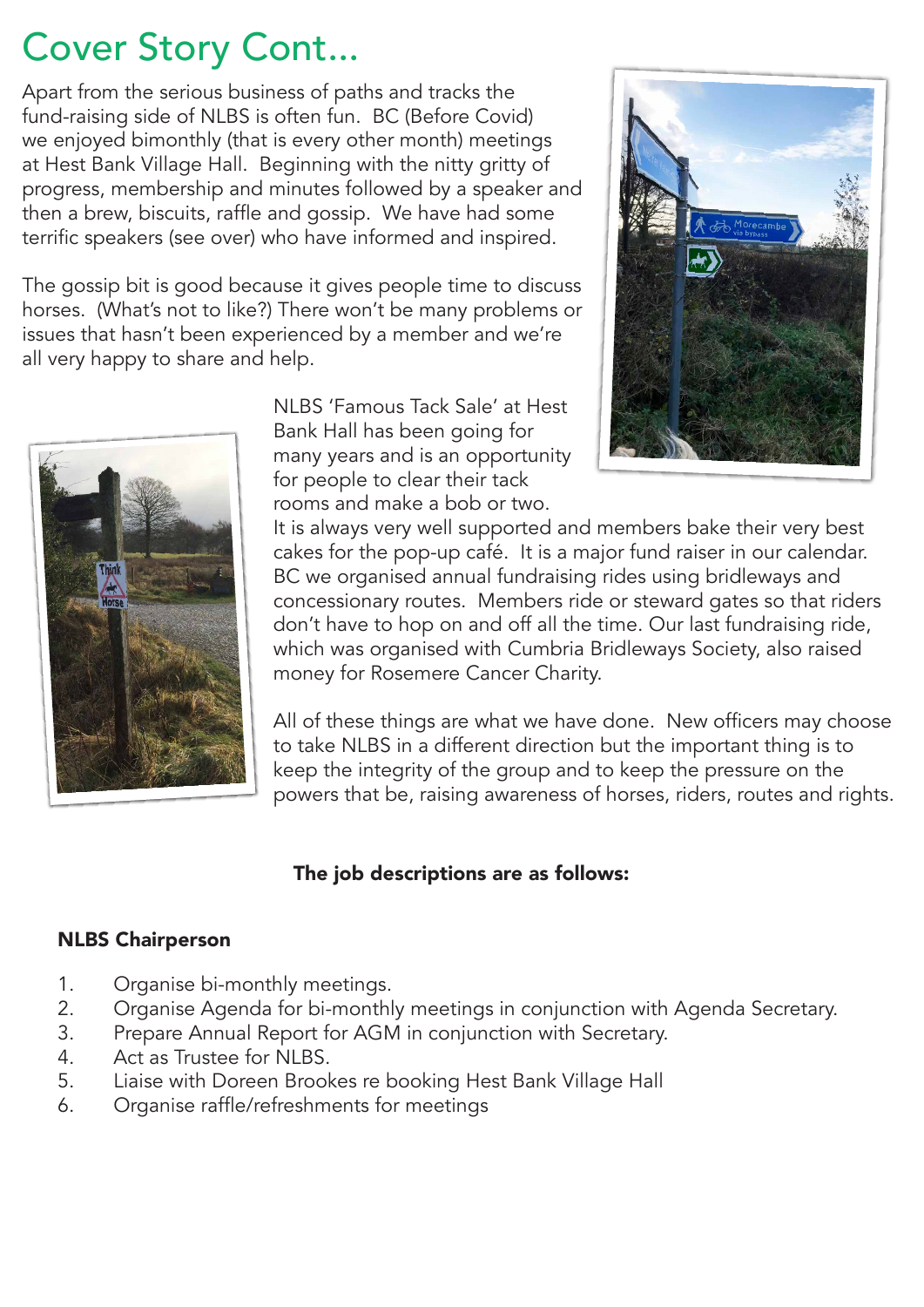#### NLBS Secretary

- 1. Prepare Annual Report for AGM in conjunction with Chairperson
- 2. Respond to General Enquiries (usually by email) to NLBS
- 3. Keep website up to date (involves liaising with Sue Millard)\*
- 4. Prepare Charity Commission return in conjunction with Treasurer.\*
- 5. Act as Trustee for NLBS.
- 6. Liaise with Susan Armitage re nlancsbs email account
- 7. Liaise with Kate Lennox re Membership List
- 8. Keep projector and bring to meetings.

(\*We may have a volunteer who might help with numbers 3 and 4)

#### NLBS Treasurer

1. Keep proper books of account and submit properly drawn up accounts for adoption at Annual General Meetings

2. Ensure that the accounts are properly audited by a competent independent person.

3. Operate the NLBS bank account which should be run in accordance with the Rules of NLBS.

- 4. Assist Secretary in preparation of the Charity Commission return
- 5. Act as Trustee for NLBS.
- 6. Liaise with Kate Lennox re Membership List
- 7. Collect subs paid in at meetings, then bank monies
- 8. Pay invoices on behalf of NLBS

#### NLBS Minutes Secretary

- 1. Write up the Minutes following NLBS meetings
- 2. Send the Minutes to the Secretary and to Susan Armitage for distribution to Members

All these posts are flexible. You may have a good friend that you could share the role and responsibility with. We understand that everyone is busy, especially if you have a horse, a job and a family. But, you don't necessarily need to be a horse owner or rider, just have an interest in rights of way and the needs of horses and riders.

Please help. New Year, new interest? Bridleways are a vital part of keeping horses, riders, drivers and all road users safe and sound in future.

If you are interested, please get in touch before the end of January 2022 so that we can plan our next steps. The current office holders will step down in May 2022.

> chair@nlbs.org.uk secretary@nlbs.org.uk treasurer@nlbs.org.uk